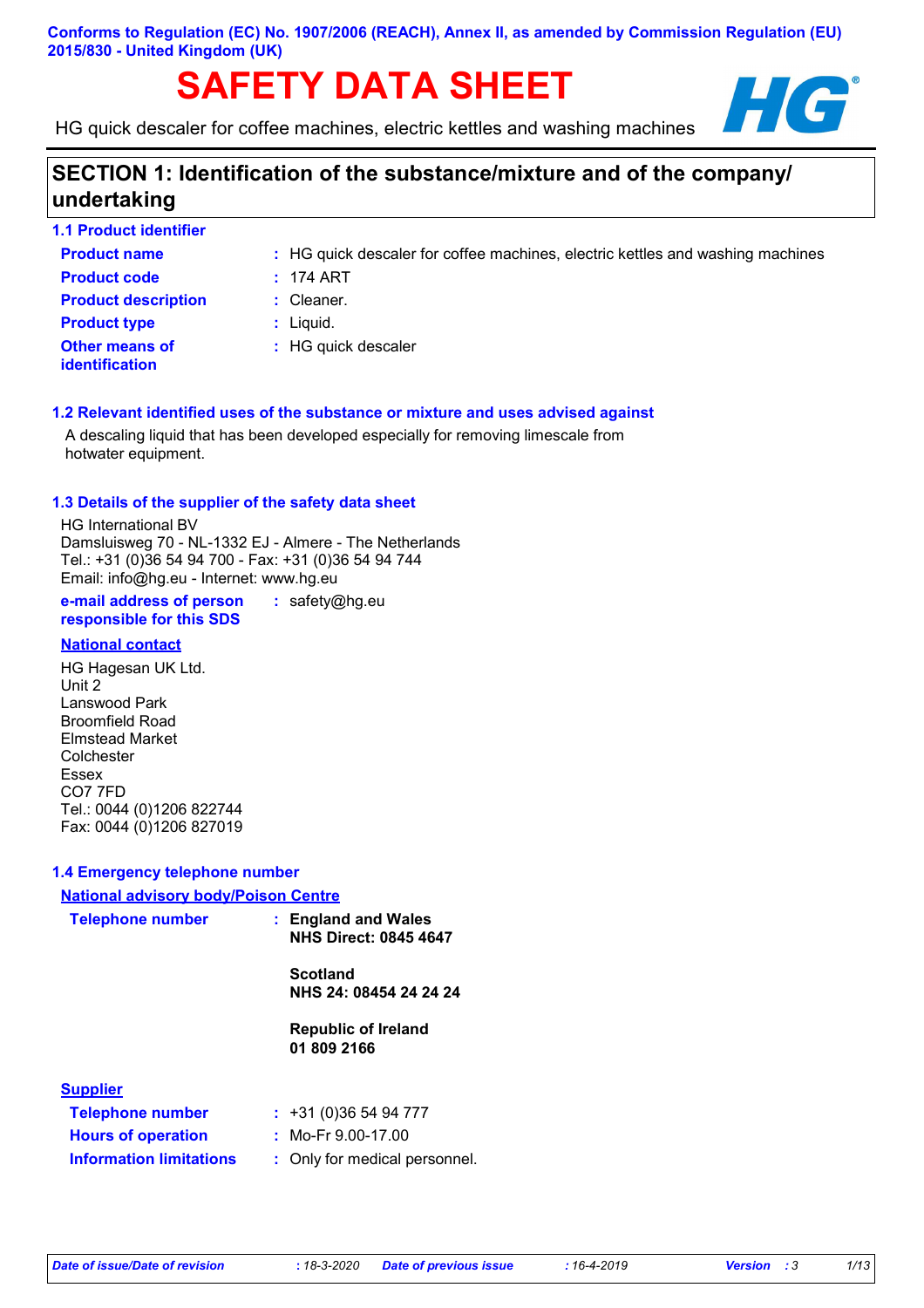*HG quick descaler for coffee machines, electric kettles and washing machines*

## **SECTION 2: Hazards identification**

#### **2.1 Classification of the substance or mixture**

**Product definition :** Mixture

## **Classification according to Regulation (EC) No. 1272/2008 [CLP/GHS]**

Skin Corr. 1, H314 Eye Dam. 1, H318

The product is classified as hazardous according to Regulation (EC) 1272/2008 as amended.

**Ingredients of unknown toxicity Ingredients of unknown** 

#### **ecotoxicity**

See Section 16 for the full text of the H statements declared above.

**:**

**:**

See Section 11 for more detailed information on health effects and symptoms.

#### **2.2 Label elements**

**Hazard pictograms :**



| <b>Signal word</b>                                                                                                                                              | : Danger                                                                                                                                                                                                                                                                                                |  |
|-----------------------------------------------------------------------------------------------------------------------------------------------------------------|---------------------------------------------------------------------------------------------------------------------------------------------------------------------------------------------------------------------------------------------------------------------------------------------------------|--|
| <b>Hazard statements</b>                                                                                                                                        | Causes severe skin burns and eye damage.                                                                                                                                                                                                                                                                |  |
| <b>Precautionary statements</b>                                                                                                                                 |                                                                                                                                                                                                                                                                                                         |  |
| <b>General</b>                                                                                                                                                  | : If medical advice is needed, have product container or label at hand. Keep out of<br>reach of children.                                                                                                                                                                                               |  |
| <b>Prevention</b>                                                                                                                                               | : Wear protective gloves and eye protection.                                                                                                                                                                                                                                                            |  |
| <b>Response</b>                                                                                                                                                 | : IF SWALLOWED: Rinse mouth. Do NOT induce vomiting. IF ON SKIN (or hair):<br>Take off immediately all contaminated clothing. Rinse skin with water [or shower]. IF<br>IN EYES: Rinse cautiously with water for several minutes. Remove contact lenses, if<br>present and easy to do. Continue rinsing. |  |
| <b>Storage</b>                                                                                                                                                  | : Not applicable                                                                                                                                                                                                                                                                                        |  |
| <b>Disposal</b>                                                                                                                                                 | Dispose of contents and container in accordance with all local, regional, national<br>and international regulations.                                                                                                                                                                                    |  |
| <b>Hazardous ingredients</b>                                                                                                                                    | Glycolic acid<br>÷.                                                                                                                                                                                                                                                                                     |  |
| <b>Supplemental label</b><br>elements                                                                                                                           | : Not applicable.                                                                                                                                                                                                                                                                                       |  |
| <b>Annex XVII - Restrictions</b><br>on the manufacture,<br>placing on the market and<br>use of certain dangerous<br>substances, mixtures and<br><b>articles</b> | : Not applicable.                                                                                                                                                                                                                                                                                       |  |
| <b>Special packaging requirements</b>                                                                                                                           |                                                                                                                                                                                                                                                                                                         |  |
| <b>Containers to be fitted</b><br>with child-resistant<br>fastenings                                                                                            | : Yes, applicable.                                                                                                                                                                                                                                                                                      |  |
| Tactile warning of danger : Yes, applicable.                                                                                                                    |                                                                                                                                                                                                                                                                                                         |  |
| <b>2.3 Other hazards</b>                                                                                                                                        |                                                                                                                                                                                                                                                                                                         |  |
| Other hazards which do<br>not result in classification                                                                                                          | : None known.                                                                                                                                                                                                                                                                                           |  |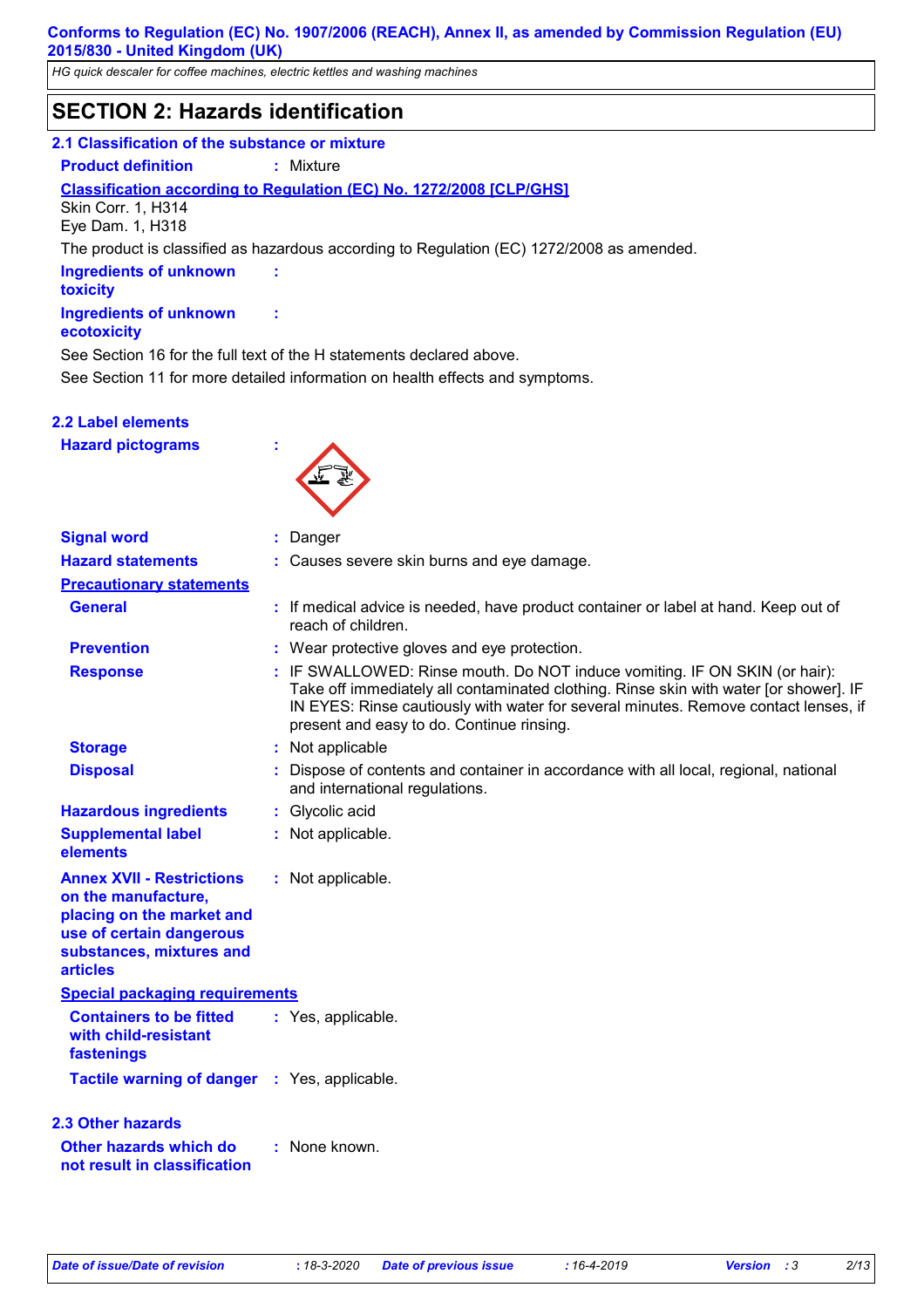*HG quick descaler for coffee machines, electric kettles and washing machines*

## **SECTION 3: Composition/information on ingredients**

| <b>3.2 Mixtures</b><br>Mixture |                                 |            |                                                                               |             |
|--------------------------------|---------------------------------|------------|-------------------------------------------------------------------------------|-------------|
| <b>Product/ingredient name</b> | <b>Identifiers</b>              | $\%$       | <b>Regulation (EC) No.</b><br>1272/2008 [CLP]                                 | <b>Type</b> |
| glycollic acid                 | $EC: 201-180-5$<br>CAS: 79-14-1 | $≥10 - 20$ | Acute Tox. 4, H332<br>Skin Corr. 1, H314<br>Eye Dam. 1, H318                  | [1]         |
|                                |                                 |            | See Section 16 for<br>the full text of the H<br>statements declared<br>above. |             |

There are no additional ingredients present which, within the current knowledge of the supplier and in the concentrations applicable, are classified as hazardous to health or the environment, are PBTs, vPvBs or Substances of equivalent concern, or have been assigned a workplace exposure limit and hence require reporting in this section.

**Type** 

[1] Substance classified with a health or environmental hazard

[2] Substance with a workplace exposure limit

[3] Substance meets the criteria for PBT according to Regulation (EC) No. 1907/2006, Annex XIII

[4] Substance meets the criteria for vPvB according to Regulation (EC) No. 1907/2006, Annex XIII

[5] Substance of equivalent concern

[6] Additional disclosure due to company policy

Occupational exposure limits, if available, are listed in Section 8.

## **SECTION 4: First aid measures**

#### **4.1 Description of first aid measures**

| <b>Eye contact</b>                | : Get medical attention immediately. Call a poison center or physician. Immediately<br>flush eyes with plenty of water, occasionally lifting the upper and lower eyelids.<br>Check for and remove any contact lenses. Continue to rinse for at least 10 minutes.<br>Chemical burns must be treated promptly by a physician.                                                                                                         |
|-----------------------------------|-------------------------------------------------------------------------------------------------------------------------------------------------------------------------------------------------------------------------------------------------------------------------------------------------------------------------------------------------------------------------------------------------------------------------------------|
| <b>Inhalation</b>                 | : Get medical attention if symptoms occur. Remove victim to fresh air and keep at<br>rest in a position comfortable for breathing.                                                                                                                                                                                                                                                                                                  |
| <b>Skin contact</b>               | : Get medical attention immediately. Call a poison center or physician. Wash<br>contaminated skin with soap and water. Remove contaminated clothing and shoes.<br>Wash contaminated clothing thoroughly with water before removing it, or wear<br>gloves. Continue to rinse for at least 10 minutes. Chemical burns must be treated<br>promptly by a physician. Wash clothing before reuse. Clean shoes thoroughly<br>before reuse. |
| <b>Ingestion</b>                  | : Get medical attention immediately. Call a poison center or physician. Chemical<br>burns must be treated promptly by a physician.                                                                                                                                                                                                                                                                                                  |
| <b>Protection of first-aiders</b> | : No action shall be taken involving any personal risk or without suitable training. If it<br>is suspected that fumes are still present, the rescuer should wear an appropriate<br>mask or self-contained breathing apparatus. It may be dangerous to the person<br>providing aid to give mouth-to-mouth resuscitation. Wash contaminated clothing<br>thoroughly with water before removing it, or wear gloves.                     |

#### **4.2 Most important symptoms and effects, both acute and delayed**

## **Over-exposure signs/symptoms**

| <b>Eye contact</b>  | : Adverse symptoms may include the following:<br>pain<br>watering<br>redness                           |
|---------------------|--------------------------------------------------------------------------------------------------------|
| <b>Inhalation</b>   | : No specific data.                                                                                    |
| <b>Skin contact</b> | : Adverse symptoms may include the following:<br>pain or irritation<br>redness<br>blistering may occur |

|  | Date of issue/Date of revision |
|--|--------------------------------|
|  |                                |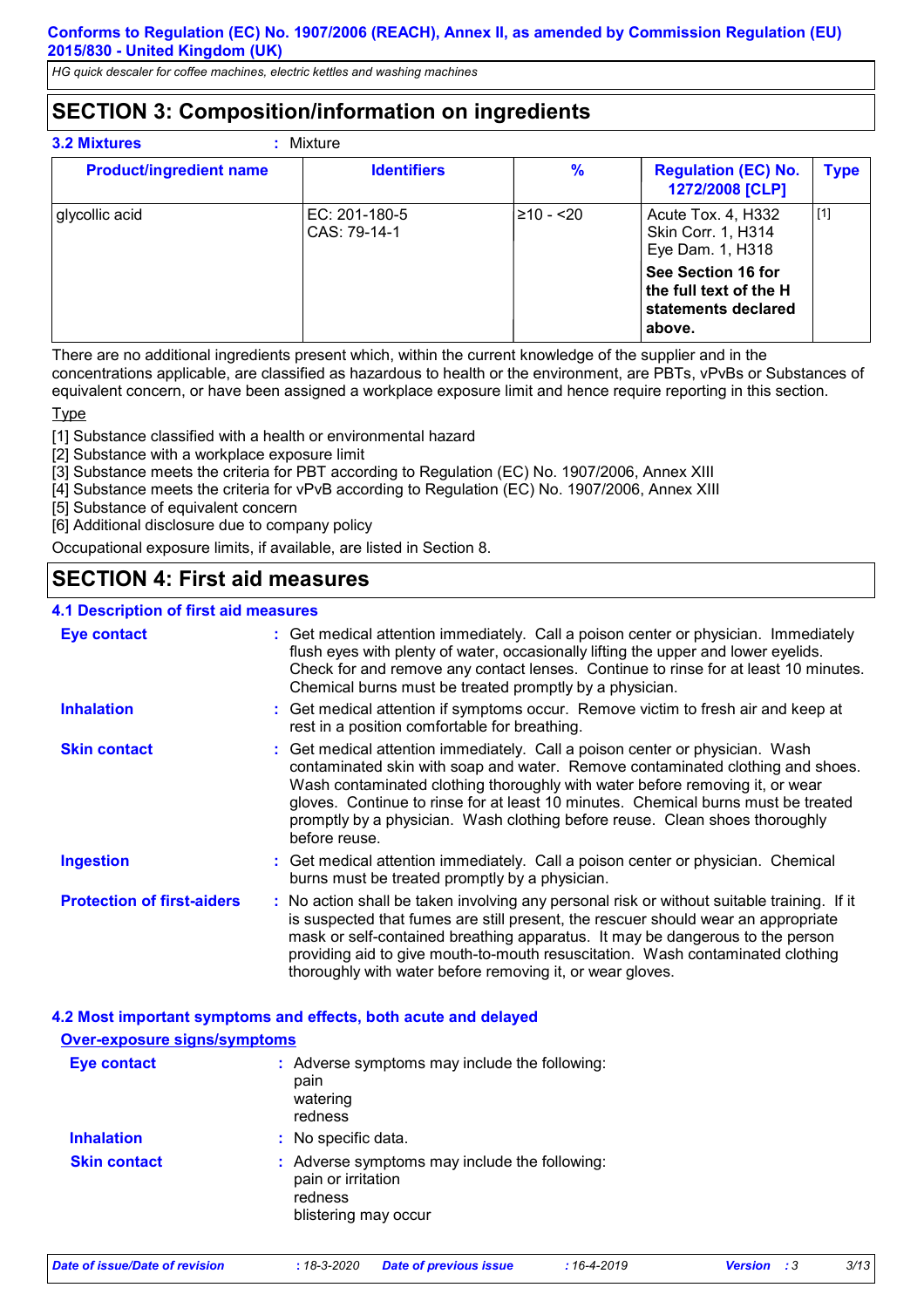*HG quick descaler for coffee machines, electric kettles and washing machines*

|                                                          | HG quick descaler for coffee machines, electric kettles and washing machines                                                                                                                                                                                                                                                                                          |
|----------------------------------------------------------|-----------------------------------------------------------------------------------------------------------------------------------------------------------------------------------------------------------------------------------------------------------------------------------------------------------------------------------------------------------------------|
| <b>SECTION 4: First aid measures</b>                     |                                                                                                                                                                                                                                                                                                                                                                       |
| Ingestion                                                | : Adverse symptoms may include the following:<br>stomach pains                                                                                                                                                                                                                                                                                                        |
|                                                          | 4.3 Indication of any immediate medical attention and special treatment needed                                                                                                                                                                                                                                                                                        |
| <b>Notes to physician</b>                                | : Treat symptomatically. Contact poison treatment specialist immediately if large<br>quantities have been ingested or inhaled.                                                                                                                                                                                                                                        |
| <b>Specific treatments</b>                               | : No specific treatment.                                                                                                                                                                                                                                                                                                                                              |
| <b>SECTION 5: Firefighting measures</b>                  |                                                                                                                                                                                                                                                                                                                                                                       |
| 5.1 Extinguishing media                                  |                                                                                                                                                                                                                                                                                                                                                                       |
| <b>Suitable extinguishing</b><br>media                   | : Not applicable                                                                                                                                                                                                                                                                                                                                                      |
| <b>Unsuitable extinguishing</b><br>media                 | : Not applicable                                                                                                                                                                                                                                                                                                                                                      |
|                                                          | 5.2 Special hazards arising from the substance or mixture                                                                                                                                                                                                                                                                                                             |
| <b>Hazards from the</b><br>substance or mixture          | : In a fire or if heated, a pressure increase will occur and the container may burst.                                                                                                                                                                                                                                                                                 |
| <b>Hazardous combustion</b><br>products                  | : Decomposition products may include the following materials:<br>carbon dioxide<br>carbon monoxide                                                                                                                                                                                                                                                                    |
| <b>5.3 Advice for firefighters</b>                       |                                                                                                                                                                                                                                                                                                                                                                       |
| <b>Special protective actions</b><br>for fire-fighters   | : Promptly isolate the scene by removing all persons from the vicinity of the incident if<br>there is a fire. No action shall be taken involving any personal risk or without<br>suitable training.                                                                                                                                                                   |
| <b>Special protective</b><br>equipment for fire-fighters | : Fire-fighters should wear appropriate protective equipment and self-contained<br>breathing apparatus (SCBA) with a full face-piece operated in positive pressure<br>mode. Clothing for fire-fighters (including helmets, protective boots and gloves)<br>conforming to European standard EN 469 will provide a basic level of protection for<br>chemical incidents. |

## **SECTION 6: Accidental release measures**

|                                                          | 6.1 Personal precautions, protective equipment and emergency procedures                                                                                                                                                                                                                                                                                                                                        |
|----------------------------------------------------------|----------------------------------------------------------------------------------------------------------------------------------------------------------------------------------------------------------------------------------------------------------------------------------------------------------------------------------------------------------------------------------------------------------------|
| For non-emergency<br>personnel                           | : No action shall be taken involving any personal risk or without suitable training.<br>Evacuate surrounding areas. Keep unnecessary and unprotected personnel from<br>entering. Do not touch or walk through spilt material. Do not breathe vapour or mist.<br>Provide adequate ventilation. Wear appropriate respirator when ventilation is<br>inadequate. Put on appropriate personal protective equipment. |
| For emergency responders                                 | : If specialised clothing is required to deal with the spillage, take note of any<br>information in Section 8 on suitable and unsuitable materials. See also the<br>information in "For non-emergency personnel".                                                                                                                                                                                              |
| <b>6.2 Environmental</b><br><b>precautions</b>           | : Avoid dispersal of spilt material and runoff and contact with soil, waterways, drains<br>and sewers. Inform the relevant authorities if the product has caused environmental<br>pollution (sewers, waterways, soil or air).                                                                                                                                                                                  |
| 6.3 Methods and material for containment and cleaning up |                                                                                                                                                                                                                                                                                                                                                                                                                |
| <b>Small spill</b>                                       | : Stop leak if without risk. Move containers from spill area. Dilute with water and mop<br>up if water-soluble. Alternatively, or if water-insoluble, absorb with an inert dry<br>material and place in an appropriate waste disposal container. Dispose of via a                                                                                                                                              |

licensed waste disposal contractor.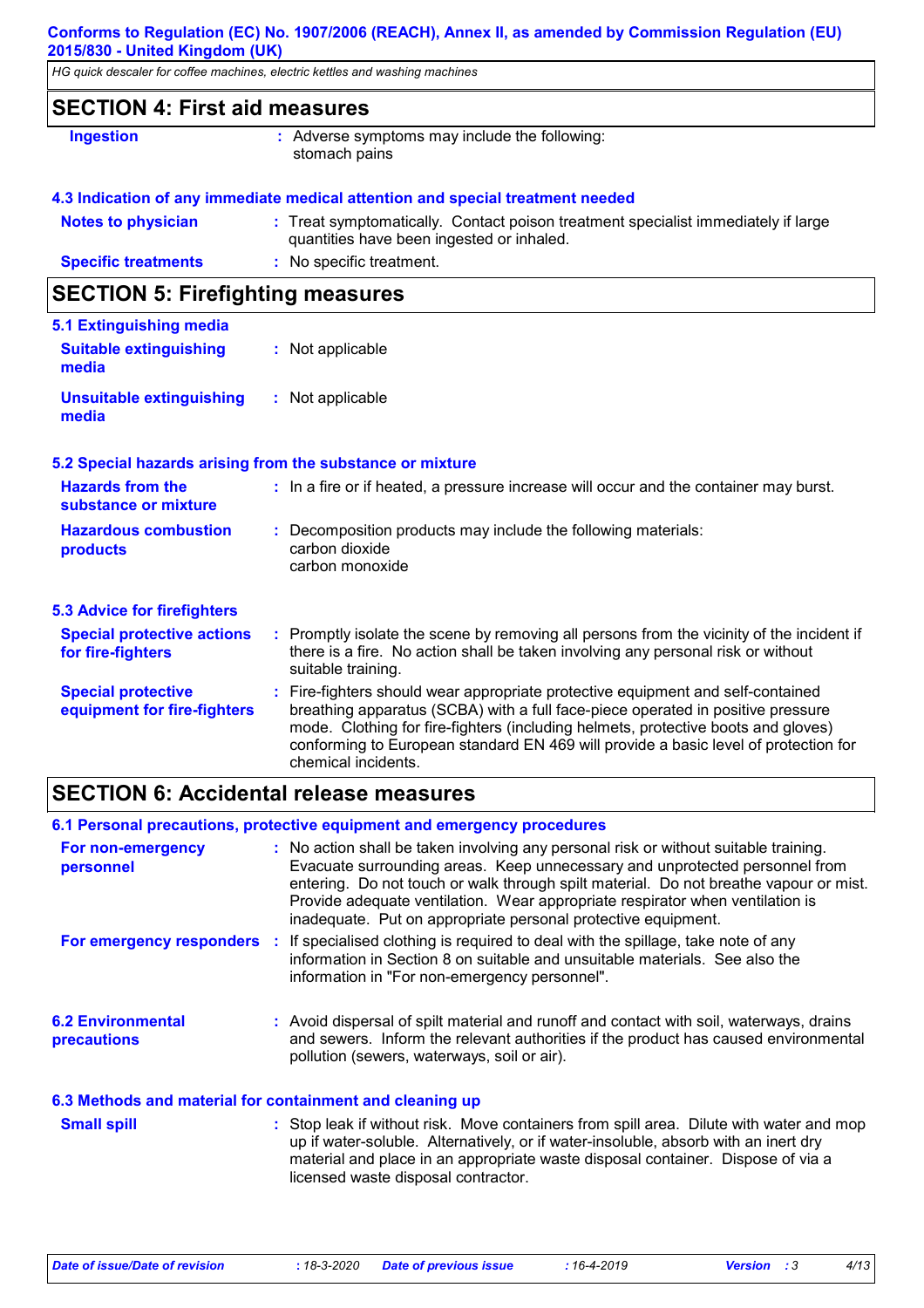*HG quick descaler for coffee machines, electric kettles and washing machines*

#### **SECTION 6: Accidental release measures**

| <b>Large spill</b>                        | : Stop leak if without risk. Move containers from spill area. Approach the release<br>from upwind. Prevent entry into sewers, water courses, basements or confined<br>areas. Wash spillages into an effluent treatment plant or proceed as follows.<br>Contain and collect spillage with non-combustible, absorbent material e.g. sand,<br>earth, vermiculite or diatomaceous earth and place in container for disposal<br>according to local regulations. The spilled material may be neutralized with sodium<br>carbonate, sodium bicarbonate or sodium hydroxide. Dispose of via a licensed<br>waste disposal contractor. Contaminated absorbent material may pose the same<br>hazard as the spilt product. |  |  |
|-------------------------------------------|----------------------------------------------------------------------------------------------------------------------------------------------------------------------------------------------------------------------------------------------------------------------------------------------------------------------------------------------------------------------------------------------------------------------------------------------------------------------------------------------------------------------------------------------------------------------------------------------------------------------------------------------------------------------------------------------------------------|--|--|
| 6.4 Reference to other<br><b>sections</b> | : See Section 1 for emergency contact information.<br>See Section 8 for information on appropriate personal protective equipment.<br>See Section 13 for additional waste treatment information.                                                                                                                                                                                                                                                                                                                                                                                                                                                                                                                |  |  |

## **SECTION 7: Handling and storage**

The information in this section contains generic advice and guidance. The list of Identified Uses in Section 1 should be consulted for any available use-specific information provided in the Exposure Scenario(s).

#### **7.1 Precautions for safe handling**

| <b>Protective measures</b>                       | : Put on appropriate personal protective equipment (see Section 8). Do not get in<br>eyes or on skin or clothing. Do not breathe vapour or mist. Do not ingest. If during<br>normal use the material presents a respiratory hazard, use only with adequate<br>ventilation or wear appropriate respirator. Keep in the original container or an<br>approved alternative made from a compatible material, kept tightly closed when not<br>in use. Keep away from alkalis. Empty containers retain product residue and can<br>be hazardous. Do not reuse container. |
|--------------------------------------------------|------------------------------------------------------------------------------------------------------------------------------------------------------------------------------------------------------------------------------------------------------------------------------------------------------------------------------------------------------------------------------------------------------------------------------------------------------------------------------------------------------------------------------------------------------------------|
| <b>Advice on general</b><br>occupational hygiene | : Eating, drinking and smoking should be prohibited in areas where this material is<br>handled, stored and processed. Workers should wash hands and face before<br>eating, drinking and smoking. Remove contaminated clothing and protective<br>equipment before entering eating areas. See also Section 8 for additional<br>information on hygiene measures.                                                                                                                                                                                                    |

#### **7.2 Conditions for safe storage, including any incompatibilities**

Store in accordance with local regulations. Store in original container protected from direct sunlight in a dry, cool and well-ventilated area, away from incompatible materials (see Section 10) and food and drink. Store locked up. Separate from alkalis. Keep container tightly closed and sealed until ready for use. Containers that have been opened must be carefully resealed and kept upright to prevent leakage. Do not store in unlabelled containers. Use appropriate containment to avoid environmental contamination. See Section 10 for incompatible materials before handling or use.

| 7.3 Specific end use(s)                        |                  |
|------------------------------------------------|------------------|
| <b>Recommendations</b>                         | ٠                |
| Industrial sector specific<br><b>solutions</b> | : Not available. |

## **SECTION 8: Exposure controls/personal protection**

The information in this section contains generic advice and guidance. Information is provided based on typical anticipated uses of the product. Additional measures might be required for bulk handling or other uses that could significantly increase worker exposure or environmental releases.

#### **8.1 Control parameters**

#### **Occupational exposure limits**

No exposure limit value known.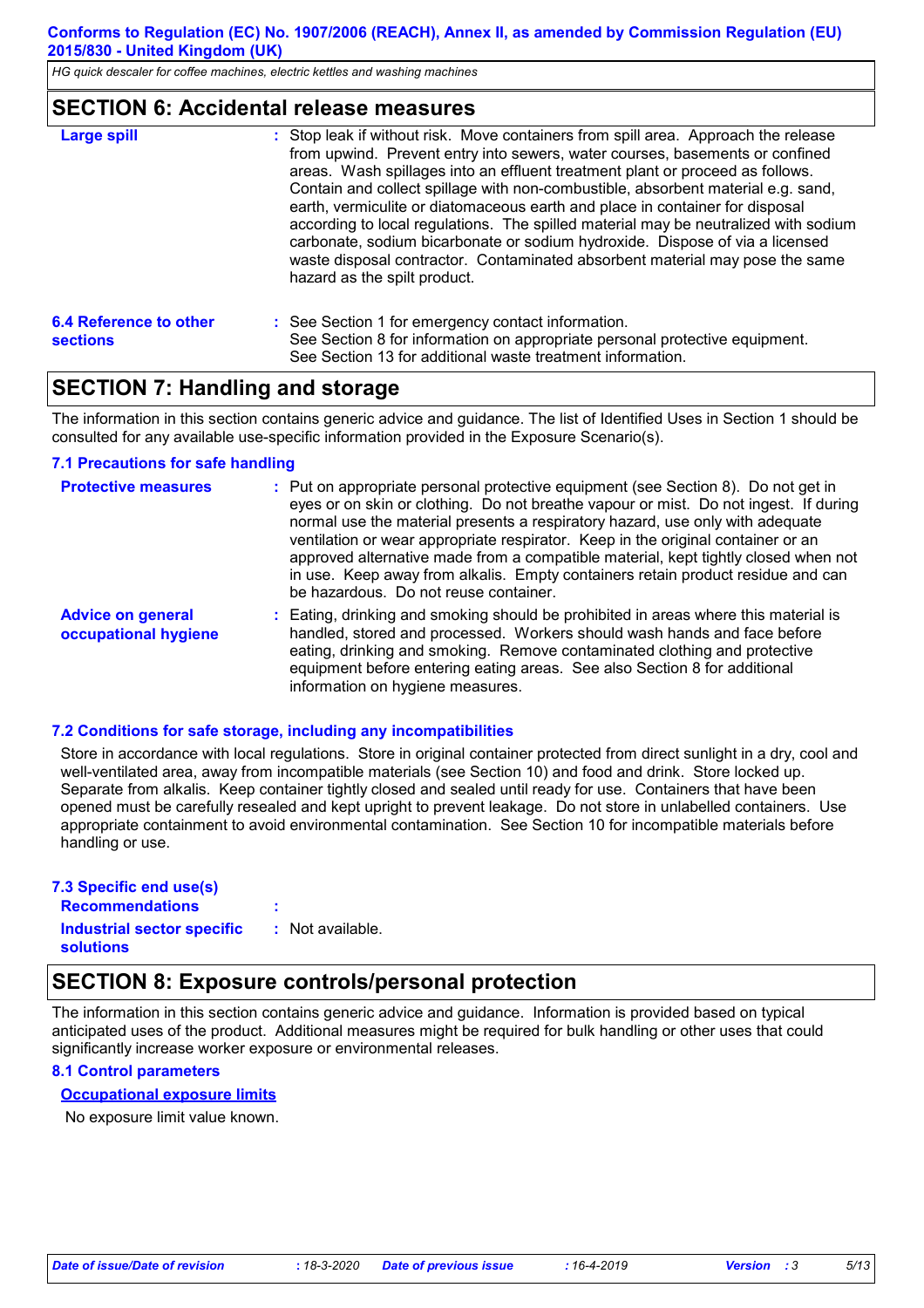*HG quick descaler for coffee machines, electric kettles and washing machines*

#### **SECTION 8: Exposure controls/personal protection**

| <b>Recommended monitoring</b><br>procedures       | If this product contains ingredients with exposure limits, personal, workplace<br>atmosphere or biological monitoring may be required to determine the effectiveness<br>of the ventilation or other control measures and/or the necessity to use respiratory<br>protective equipment. Reference should be made to monitoring standards, such as<br>the following: European Standard EN 689 (Workplace atmospheres - Guidance for<br>the assessment of exposure by inhalation to chemical agents for comparison with<br>limit values and measurement strategy) European Standard EN 14042 (Workplace<br>atmospheres - Guide for the application and use of procedures for the assessment<br>of exposure to chemical and biological agents) European Standard EN 482<br>(Workplace atmospheres - General requirements for the performance of procedures<br>for the measurement of chemical agents) Reference to national guidance<br>documents for methods for the determination of hazardous substances will also be<br>required. |
|---------------------------------------------------|----------------------------------------------------------------------------------------------------------------------------------------------------------------------------------------------------------------------------------------------------------------------------------------------------------------------------------------------------------------------------------------------------------------------------------------------------------------------------------------------------------------------------------------------------------------------------------------------------------------------------------------------------------------------------------------------------------------------------------------------------------------------------------------------------------------------------------------------------------------------------------------------------------------------------------------------------------------------------------------------------------------------------------|
| <b>DNELS/DMELS</b>                                |                                                                                                                                                                                                                                                                                                                                                                                                                                                                                                                                                                                                                                                                                                                                                                                                                                                                                                                                                                                                                                  |
| No DNELs/DMELs available.                         |                                                                                                                                                                                                                                                                                                                                                                                                                                                                                                                                                                                                                                                                                                                                                                                                                                                                                                                                                                                                                                  |
| <b>PNECs</b>                                      |                                                                                                                                                                                                                                                                                                                                                                                                                                                                                                                                                                                                                                                                                                                                                                                                                                                                                                                                                                                                                                  |
| No PNECs available                                |                                                                                                                                                                                                                                                                                                                                                                                                                                                                                                                                                                                                                                                                                                                                                                                                                                                                                                                                                                                                                                  |
| <b>8.2 Exposure controls</b>                      |                                                                                                                                                                                                                                                                                                                                                                                                                                                                                                                                                                                                                                                                                                                                                                                                                                                                                                                                                                                                                                  |
| <b>Appropriate engineering</b><br><b>controls</b> | : If user operations generate dust, fumes, gas, vapour or mist, use process<br>enclosures, local exhaust ventilation or other engineering controls to keep worker<br>exposure to airborne contaminants below any recommended or statutory limits.                                                                                                                                                                                                                                                                                                                                                                                                                                                                                                                                                                                                                                                                                                                                                                                |
| <b>Individual protection measures</b>             |                                                                                                                                                                                                                                                                                                                                                                                                                                                                                                                                                                                                                                                                                                                                                                                                                                                                                                                                                                                                                                  |
| <b>Hygiene measures</b>                           | : Wash hands, forearms and face thoroughly after handling chemical products,<br>before eating, smoking and using the lavatory and at the end of the working period.<br>Appropriate techniques should be used to remove potentially contaminated clothing.<br>Wash contaminated clothing before reusing. Ensure that eyewash stations and<br>safety showers are close to the workstation location.                                                                                                                                                                                                                                                                                                                                                                                                                                                                                                                                                                                                                                |
| <b>Eye/face protection</b>                        | : Safety eyewear complying with an approved standard should be used when a risk<br>assessment indicates this is necessary to avoid exposure to liquid splashes, mists,<br>gases or dusts. If contact is possible, the following protection should be worn,<br>unless the assessment indicates a higher degree of protection: chemical splash<br>goggles and/or face shield. If inhalation hazards exist, a full-face respirator may be<br>required instead. Recommended: chemical splash goggles.                                                                                                                                                                                                                                                                                                                                                                                                                                                                                                                                |
| <b>Skin protection</b>                            |                                                                                                                                                                                                                                                                                                                                                                                                                                                                                                                                                                                                                                                                                                                                                                                                                                                                                                                                                                                                                                  |
| <b>Hand protection</b>                            | : Use protective gloves. Staff training in the correct use and maintenance of personal<br>protective equipment must be guaranteed.<br>· Protection for long-term use or submersion<br>For long-term use or submersion, use nitrile rubber gloves of a thickness of at least<br>0.38mm (thickness depends on type of glove and quality), for a penetration time of<br>at least 480 minutes, tested according to the standard EN 374:2003.                                                                                                                                                                                                                                                                                                                                                                                                                                                                                                                                                                                         |
|                                                   | · Protection for short-term use (≤30 min) or splash protection<br>For short-term use (≤30 min) or splash protection, use nitrile rubber gloves of a<br>thickness of at least 0.38mm (thickness depends on type of glove and quality), for a<br>penetration time of at least 30 minutes, tested according to the standard EN 374:<br>2003.                                                                                                                                                                                                                                                                                                                                                                                                                                                                                                                                                                                                                                                                                        |
|                                                   | IMPORTANT: in order to guarantee the safe use of gloves, the following has to be<br>considered when choosing suitable protective gloves:<br>- The simultaneous use of other chemical products;<br>- Necessary protection against physical risks like cutting, perforation or thermal<br>hazards; and<br>- The manufacturer's instructions and/or specifications for the gloves.                                                                                                                                                                                                                                                                                                                                                                                                                                                                                                                                                                                                                                                  |
| <b>Body protection</b>                            | : Personal protective equipment for the body should be selected based on the task<br>being performed and the risks involved and should be approved by a specialist<br>before handling this product.                                                                                                                                                                                                                                                                                                                                                                                                                                                                                                                                                                                                                                                                                                                                                                                                                              |
| <b>Date of issue/Date of revision</b>             | $: 18 - 3 - 2020$<br>$:16 - 4 - 2019$<br>6/13<br><b>Date of previous issue</b><br>Version : 3                                                                                                                                                                                                                                                                                                                                                                                                                                                                                                                                                                                                                                                                                                                                                                                                                                                                                                                                    |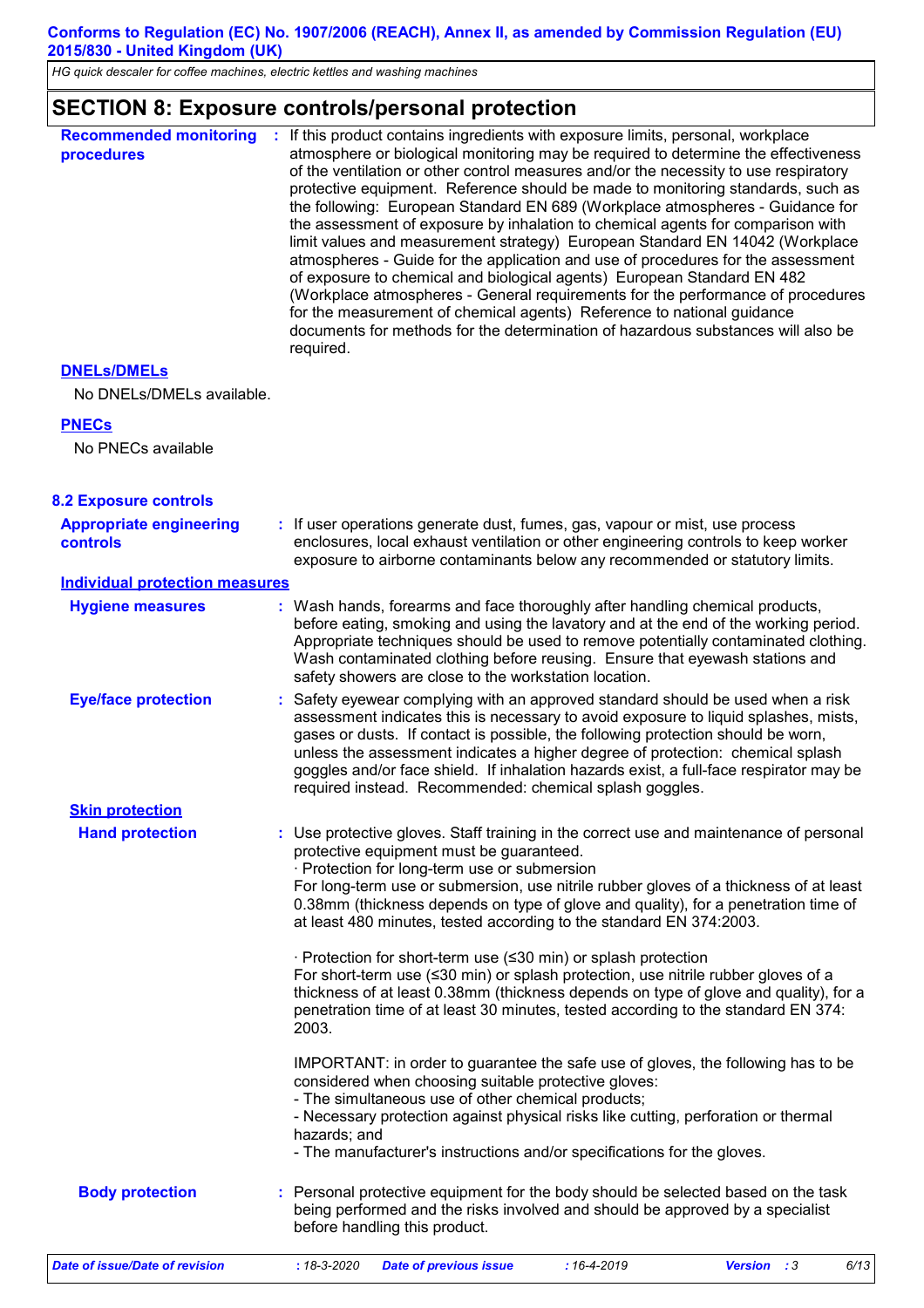*HG quick descaler for coffee machines, electric kettles and washing machines*

## **SECTION 8: Exposure controls/personal protection**

| <b>Other skin protection</b>                     | : Appropriate footwear and any additional skin protection measures should be<br>selected based on the task being performed and the risks involved and should be<br>approved by a specialist before handling this product.                                                                                                       |
|--------------------------------------------------|---------------------------------------------------------------------------------------------------------------------------------------------------------------------------------------------------------------------------------------------------------------------------------------------------------------------------------|
| <b>Respiratory protection</b>                    | : Based on the hazard and potential for exposure, select a respirator that meets the<br>appropriate standard or certification. Respirators must be used according to a<br>respiratory protection program to ensure proper fitting, training, and other important<br>aspects of use.                                             |
| <b>Thermal hazards</b>                           |                                                                                                                                                                                                                                                                                                                                 |
| <b>Environmental exposure</b><br><b>controls</b> | : Emissions from ventilation or work process equipment should be checked to<br>ensure they comply with the requirements of environmental protection legislation.<br>In some cases, fume scrubbers, filters or engineering modifications to the process<br>equipment will be necessary to reduce emissions to acceptable levels. |

## **SECTION 9: Physical and chemical properties**

| 9.1 Information on basic physical and chemical properties |    |                                                                      |
|-----------------------------------------------------------|----|----------------------------------------------------------------------|
| <b>Appearance</b>                                         |    |                                                                      |
| <b>Physical state</b>                                     |    | : Liquid.                                                            |
| <b>Colour</b>                                             |    | Red. [Dark]                                                          |
| <b>Odour</b>                                              |    | Characteristic.                                                      |
| <b>Odour threshold</b>                                    |    | Not available.                                                       |
| pH                                                        |    | 1,6                                                                  |
| <b>Melting point/freezing point</b>                       |    | : Not available.                                                     |
| <b>Initial boiling point and</b><br>boiling range         |    | : Not available.                                                     |
| <b>Flash point</b>                                        |    | Not available.                                                       |
| <b>Evaporation rate</b>                                   |    | Not available.                                                       |
| <b>Flammability (solid, gas)</b>                          |    | Not available.                                                       |
| <b>Upper/lower flammability or</b><br>explosive limits    |    | : Not available.                                                     |
| <b>Vapour pressure</b>                                    |    | : Not available.                                                     |
| <b>Vapour density</b>                                     |    | Not available.                                                       |
| <b>Relative density</b>                                   | ÷. | 1,04                                                                 |
| <b>Solubility(ies)</b>                                    |    | Easily soluble in the following materials: cold water and hot water. |
| <b>Partition coefficient: n-octanol/:</b><br>water        |    | Not available.                                                       |
| <b>Auto-ignition temperature</b>                          |    | Not available.                                                       |
| <b>Decomposition temperature</b>                          |    | Not available.                                                       |
| <b>Viscosity</b>                                          |    | Not available.                                                       |
| <b>Explosive properties</b>                               |    | Not available.                                                       |
| <b>Oxidising properties</b>                               |    | Not available.                                                       |
| 9.2 Other information                                     |    |                                                                      |
| <b>Solubility in water</b>                                |    | : Not available.                                                     |
| No additional information.                                |    |                                                                      |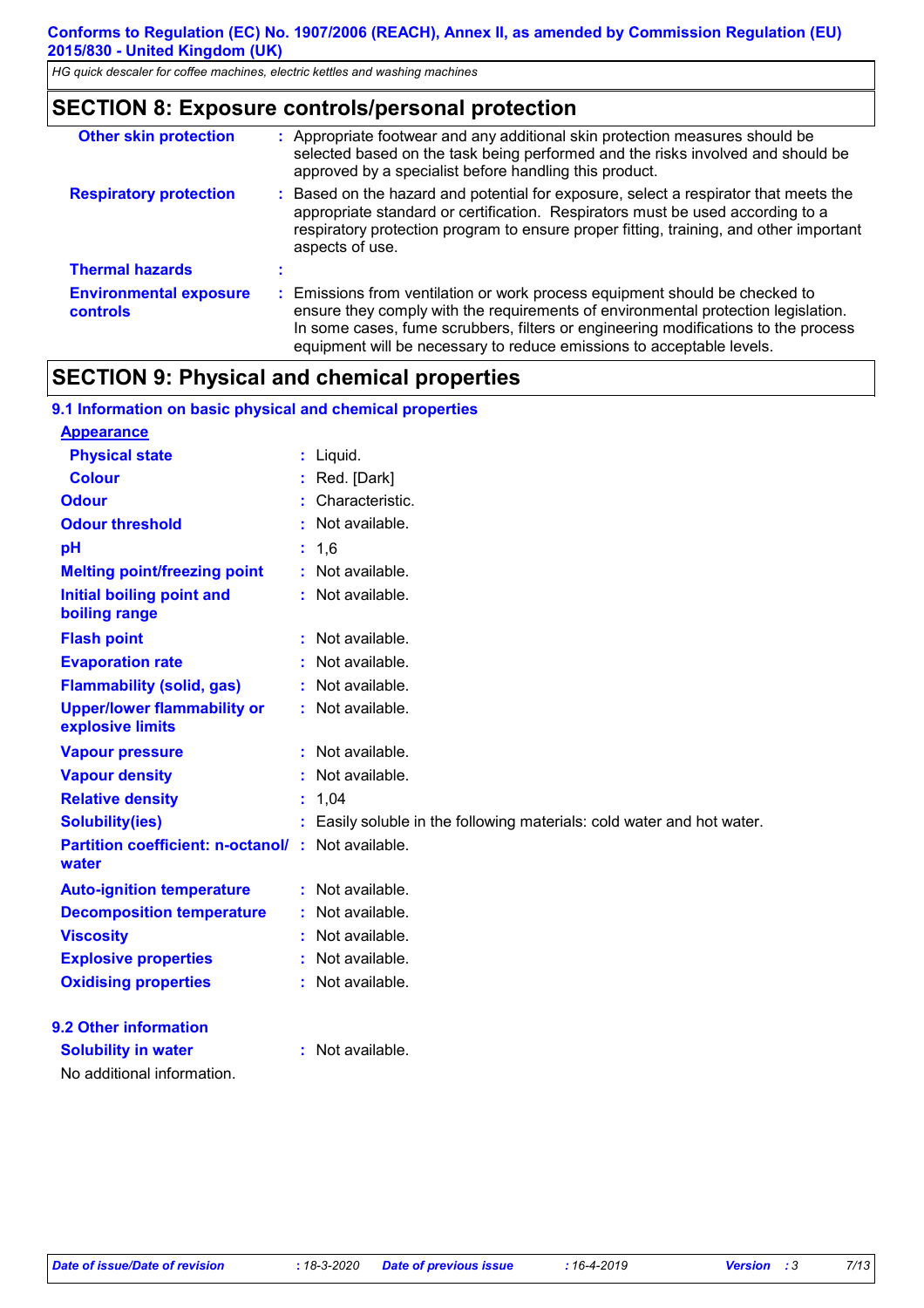*HG quick descaler for coffee machines, electric kettles and washing machines*

| <b>SECTION 10: Stability and reactivity</b>       |                                                                                                                                                                                      |  |
|---------------------------------------------------|--------------------------------------------------------------------------------------------------------------------------------------------------------------------------------------|--|
| <b>10.1 Reactivity</b>                            | : No specific test data related to reactivity available for this product or its ingredients.                                                                                         |  |
| <b>10.2 Chemical stability</b>                    | : The product is stable.                                                                                                                                                             |  |
| <b>10.3 Possibility of</b><br>hazardous reactions | : Under normal conditions of storage and use, hazardous reactions will not occur.                                                                                                    |  |
| <b>10.4 Conditions to avoid</b>                   | : Not applicable                                                                                                                                                                     |  |
| 10.5 Incompatible materials                       | : Attacks many metals producing extremely flammable hydrogen gas which can form<br>explosive mixtures with air.<br>Reactive or incompatible with the following materials:<br>alkalis |  |
|                                                   |                                                                                                                                                                                      |  |

**10.6 Hazardous decomposition products :** Under normal conditions of storage and use, hazardous decomposition products should not be produced.

## **SECTION 11: Toxicological information**

#### **11.1 Information on toxicological effects**

#### **Acute toxicity**

| <b>Product/ingredient name</b>                            | <b>Result</b>    | <b>Species</b> | <b>Dose</b> | <b>Exposure</b> |
|-----------------------------------------------------------|------------------|----------------|-------------|-----------------|
| glycollic acid                                            | LD50 Oral        | Rat            | 1950 mg/kg  | L,              |
| <b>Conclusion/Summary</b>                                 | : Not available. |                |             |                 |
| <b>Acute toxicity estimates</b>                           |                  |                |             |                 |
| Not available.                                            |                  |                |             |                 |
| <b>Irritation/Corrosion</b>                               |                  |                |             |                 |
| <b>Conclusion/Summary</b>                                 | : Not available. |                |             |                 |
| <b>Sensitisation</b>                                      |                  |                |             |                 |
| <b>Conclusion/Summary</b>                                 | : Not available. |                |             |                 |
| <b>Mutagenicity</b>                                       |                  |                |             |                 |
| <b>Conclusion/Summary</b>                                 | : Not available. |                |             |                 |
| <b>Carcinogenicity</b>                                    |                  |                |             |                 |
| <b>Conclusion/Summary</b>                                 | : Not available. |                |             |                 |
| <b>Reproductive toxicity</b>                              |                  |                |             |                 |
| <b>Conclusion/Summary</b>                                 | : Not available. |                |             |                 |
| <b>Teratogenicity</b>                                     |                  |                |             |                 |
| <b>Conclusion/Summary</b>                                 | : Not available. |                |             |                 |
| <b>Specific target organ toxicity (single exposure)</b>   |                  |                |             |                 |
| Not available.                                            |                  |                |             |                 |
| <b>Specific target organ toxicity (repeated exposure)</b> |                  |                |             |                 |
| Not available.                                            |                  |                |             |                 |
| <b>Aspiration hazard</b>                                  |                  |                |             |                 |
| Not available.                                            |                  |                |             |                 |
|                                                           |                  |                |             |                 |
| Information on likely routes : Not available.             |                  |                |             |                 |
| of exposure                                               |                  |                |             |                 |
| <b>Potential acute health effects</b>                     |                  |                |             |                 |
|                                                           |                  |                |             |                 |

*Date of issue/Date of revision* **:** *18-3-2020 Date of previous issue : 16-4-2019 Version : 3 8/13*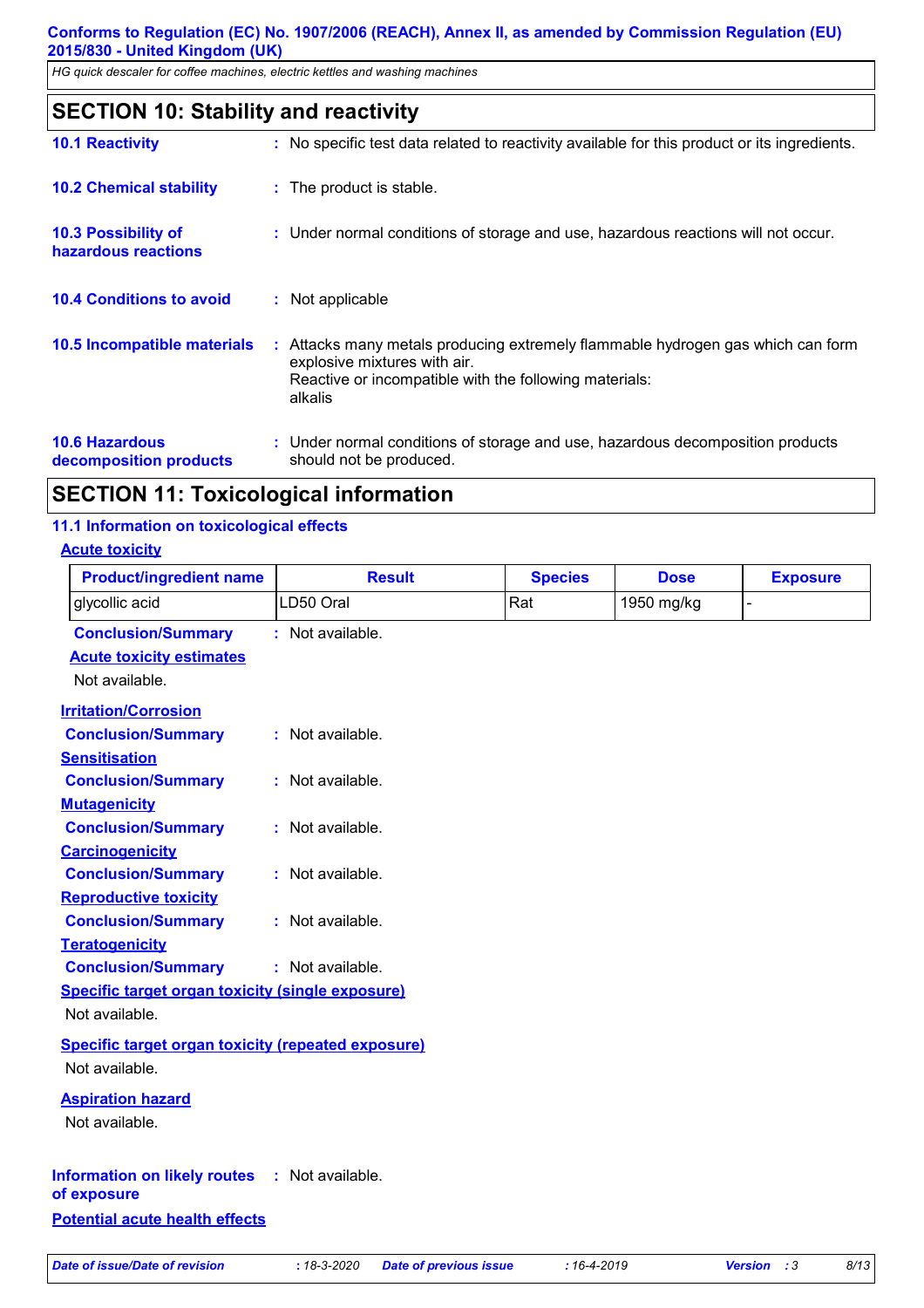*HG quick descaler for coffee machines, electric kettles and washing machines*

## **SECTION 11: Toxicological information**

| <b>Eye contact</b>  | : Causes serious eye damage.                        |
|---------------------|-----------------------------------------------------|
| <b>Inhalation</b>   | : No known significant effects or critical hazards. |
| <b>Skin contact</b> | : Causes severe burns.                              |
| <b>Ingestion</b>    | : No known significant effects or critical hazards. |

#### **Symptoms related to the physical, chemical and toxicological characteristics**

| <b>Eye contact</b>  | : Adverse symptoms may include the following:<br>pain<br>watering<br>redness                           |
|---------------------|--------------------------------------------------------------------------------------------------------|
| <b>Inhalation</b>   | : No specific data.                                                                                    |
| <b>Skin contact</b> | : Adverse symptoms may include the following:<br>pain or irritation<br>redness<br>blistering may occur |
| <b>Ingestion</b>    | : Adverse symptoms may include the following:<br>stomach pains                                         |

#### **Delayed and immediate effects as well as chronic effects from short and long-term exposure**

| <b>Short term exposure</b>                        |                                                   |
|---------------------------------------------------|---------------------------------------------------|
| <b>Potential immediate</b><br>effects             | $:$ Not available.                                |
| <b>Potential delayed effects</b>                  | $:$ Not available.                                |
| <b>Long term exposure</b>                         |                                                   |
| <b>Potential immediate</b><br>effects             | $:$ Not available.                                |
| <b>Potential delayed effects : Not available.</b> |                                                   |
| <b>Potential chronic health effects</b>           |                                                   |
| Not available.                                    |                                                   |
| <b>Conclusion/Summary</b>                         | $:$ Not available.                                |
| <b>General</b>                                    | No known significant effects or critical hazards. |
| <b>Carcinogenicity</b>                            | No known significant effects or critical hazards. |
| <b>Mutagenicity</b>                               | No known significant effects or critical hazards. |
| <b>Teratogenicity</b>                             | No known significant effects or critical hazards. |
| <b>Developmental effects</b>                      | No known significant effects or critical hazards. |
| <b>Fertility effects</b>                          | No known significant effects or critical hazards. |

#### **Other information :**

: Not available.

## **SECTION 12: Ecological information**

| <b>12.1 Toxicity</b> |  |  |  |
|----------------------|--|--|--|
|                      |  |  |  |

**Conclusion/Summary :** Readily biodegradable

#### **12.2 Persistence and degradability**

| <b>Conclusion/Summary</b> | Readily biodegradable |
|---------------------------|-----------------------|
|---------------------------|-----------------------|

| <b>Product/ingredient name</b>                                                          | <b>Aquatic half-life</b> | <b>Photolysis</b> | Biodegradability |
|-----------------------------------------------------------------------------------------|--------------------------|-------------------|------------------|
| HG quick descaler for<br>coffee machines, electric<br>kettles and washing<br>l machines |                          |                   | Readily          |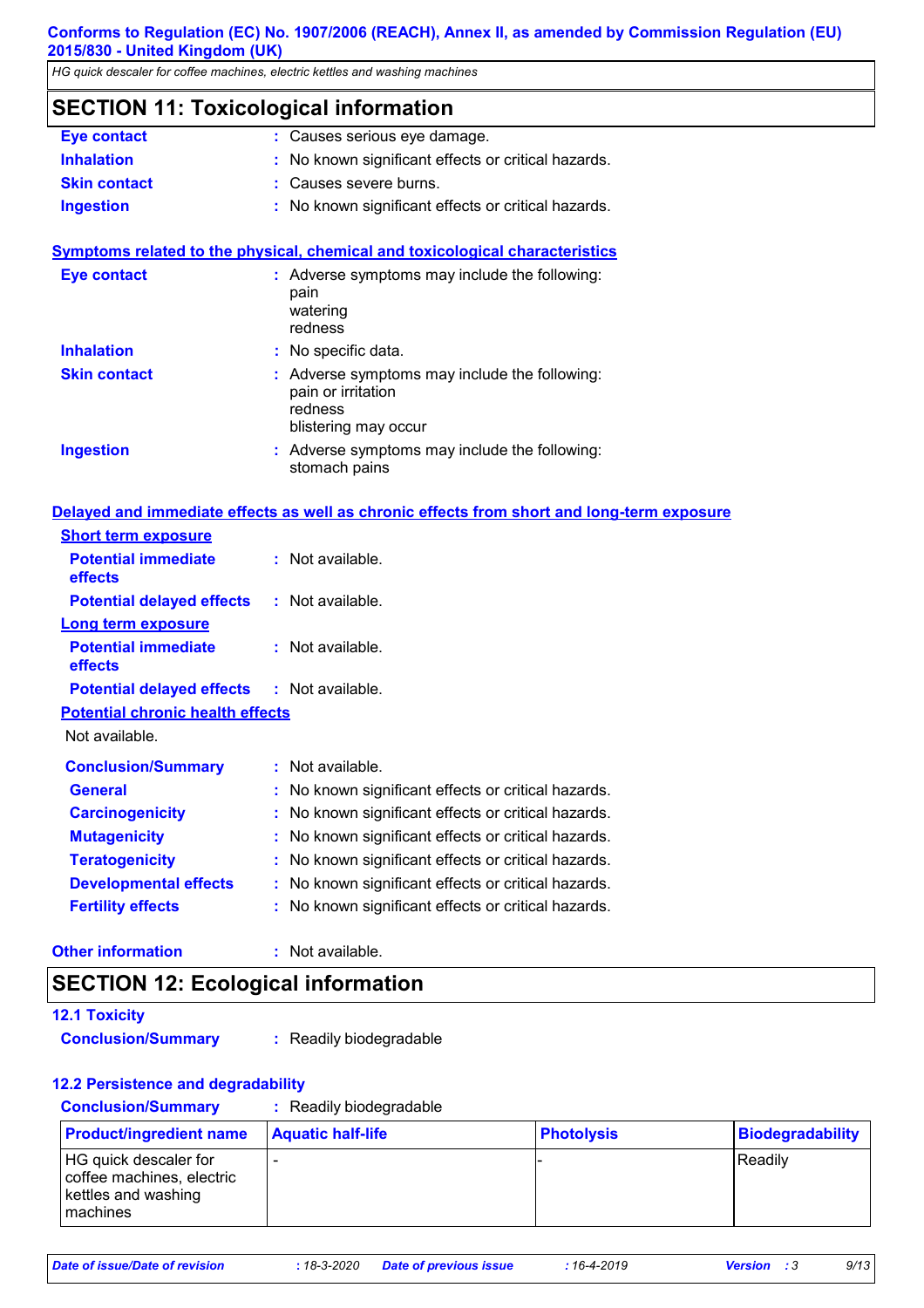*HG quick descaler for coffee machines, electric kettles and washing machines*

## **SECTION 12: Ecological information**

#### **12.3 Bioaccumulative potential**

Not available.

| <b>12.4 Mobility in soil</b>                            |                    |
|---------------------------------------------------------|--------------------|
| <b>Soil/water partition</b><br><b>coefficient (Koc)</b> | : Not available.   |
| <b>Mobility</b>                                         | $:$ Not available. |
| 12.5 Results of PBT and vPvB assessment                 |                    |
| PBT                                                     | : Not applicable.  |

**vPvB :** Not applicable.

**12.6 Other adverse effects** : No known significant effects or critical hazards.

## **SECTION 13: Disposal considerations**

The information in this section contains generic advice and guidance. The list of Identified Uses in Section 1 should be consulted for any available use-specific information provided in the Exposure Scenario(s).

#### **13.1 Waste treatment methods**

| <b>Product</b>             |                                                                                                                                                                                                                                                                                                                                                                                                                                                                                                                                                      |
|----------------------------|------------------------------------------------------------------------------------------------------------------------------------------------------------------------------------------------------------------------------------------------------------------------------------------------------------------------------------------------------------------------------------------------------------------------------------------------------------------------------------------------------------------------------------------------------|
| <b>Methods of disposal</b> | : The generation of waste should be avoided or minimised wherever possible.<br>Disposal of this product, solutions and any by-products should at all times comply<br>with the requirements of environmental protection and waste disposal legislation<br>and any regional local authority requirements. Dispose of surplus and non-<br>recyclable products via a licensed waste disposal contractor. Waste should not be<br>disposed of untreated to the sewer unless fully compliant with the requirements of<br>all authorities with jurisdiction. |
| <b>Hazardous waste</b>     | : The classification of the product may meet the criteria for a hazardous waste.                                                                                                                                                                                                                                                                                                                                                                                                                                                                     |
| <b>Packaging</b>           |                                                                                                                                                                                                                                                                                                                                                                                                                                                                                                                                                      |
| <b>Methods of disposal</b> | : The generation of waste should be avoided or minimised wherever possible. Waste<br>packaging should be recycled. Incineration or landfill should only be considered<br>when recycling is not feasible.                                                                                                                                                                                                                                                                                                                                             |
| <b>Special precautions</b> | : This material and its container must be disposed of in a safe way. Care should be<br>taken when handling emptied containers that have not been cleaned or rinsed out.<br>Empty containers or liners may retain some product residues. Avoid dispersal of<br>spilt material and runoff and contact with soil, waterways, drains and sewers.                                                                                                                                                                                                         |

## **SECTION 14: Transport information**

|                                           | <b>ADR/RID</b>                                                                            | <b>ADN</b>                                                                | <b>IMDG</b>                                                                                                   | <b>IATA</b>                                                                               |
|-------------------------------------------|-------------------------------------------------------------------------------------------|---------------------------------------------------------------------------|---------------------------------------------------------------------------------------------------------------|-------------------------------------------------------------------------------------------|
| 14.1 UN number                            | <b>UN3265</b>                                                                             | <b>UN3265</b>                                                             | <b>UN3265</b>                                                                                                 | <b>UN3265</b>                                                                             |
| 14.2 UN proper<br>shipping name           | CORROSIVE LIQUID,<br>ACIDIC, ORGANIC, N.<br>O.S. (D-gluconic acid,<br>hydroxyacetic acid) | <b>CORROSIVE LIQUID,</b><br>O.S. (D-gluconic acid,<br>hydroxyacetic acid) | CORROSIVE LIQUID,<br>ACIDIC, ORGANIC, N. ACIDIC, ORGANIC, N.<br>O.S. (D-gluconic acid,<br>hydroxyacetic acid) | CORROSIVE LIQUID,<br>ACIDIC, ORGANIC, N.<br>O.S. (D-gluconic acid,<br>hydroxyacetic acid) |
| <b>14.3 Transport</b><br>hazard class(es) | 8                                                                                         | 8                                                                         | 8                                                                                                             | 8                                                                                         |
| 14.4 Packing<br>group                     | $\mathbf{III}$                                                                            | $\mathbf{III}$                                                            | $\mathbf{III}$                                                                                                | $\mathbf{III}$                                                                            |
| Date of issue/Date of revision            | $:18-3-2020$                                                                              | <b>Date of previous issue</b>                                             | $:16 - 4 - 2019$                                                                                              | 10/13<br>:3<br><b>Version</b>                                                             |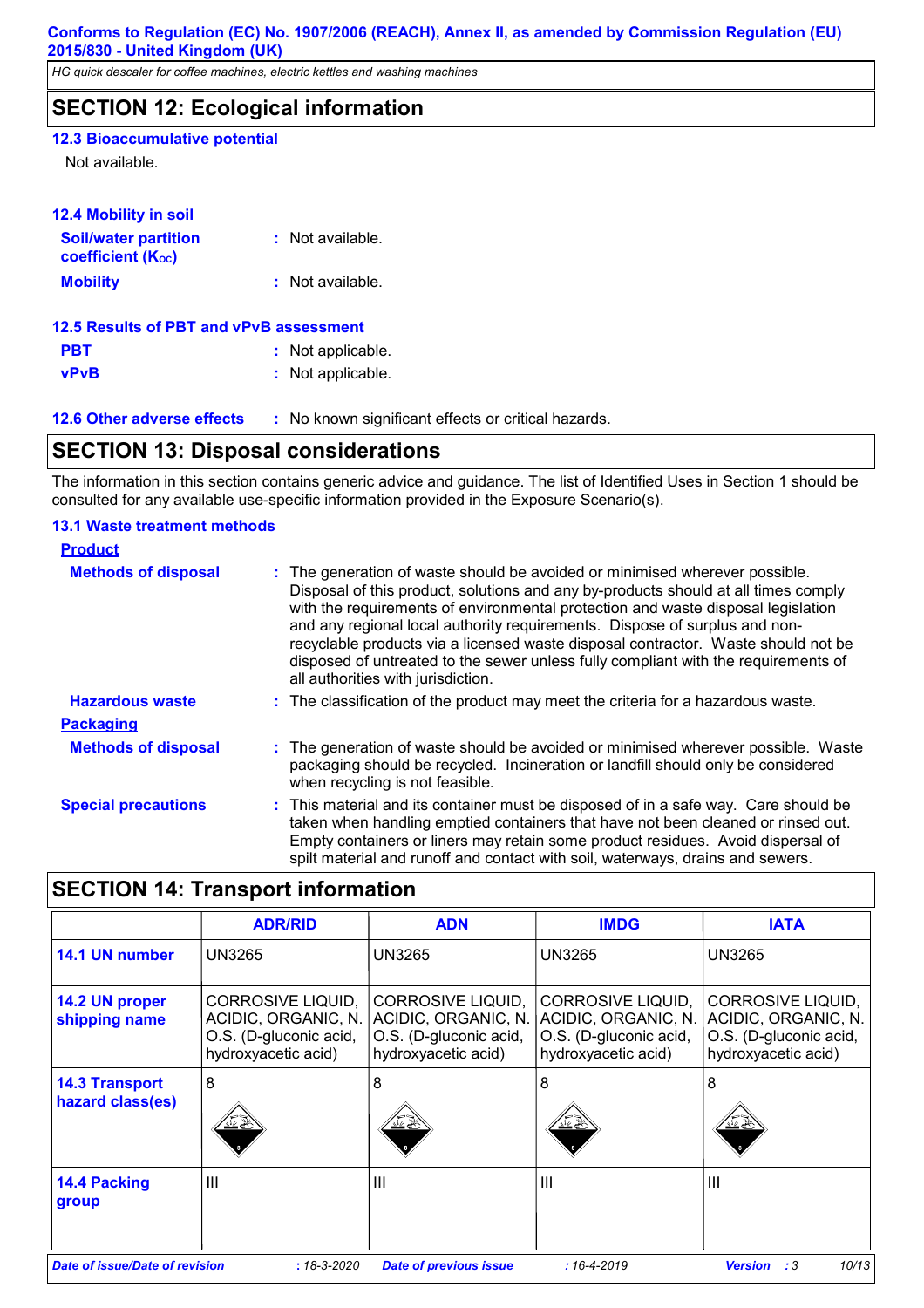*HG quick descaler for coffee machines, electric kettles and washing machines*

## **SECTION 14: Transport information**

| 14.5<br><b>Environmental</b><br>hazards | No.                                                                                           | No. | No.                                    | No. |
|-----------------------------------------|-----------------------------------------------------------------------------------------------|-----|----------------------------------------|-----|
| <b>Additional</b><br><b>Information</b> | <b>Hazard identification</b>  <br>number 80<br><b>Limited quantity 5 L</b><br>Tunnel code (E) |     | <b>Emergency</b><br>schedules F-A, S-B |     |

|      | 14.6 Special precautions for : Transport within user's premises: always transport in closed containers that are |
|------|-----------------------------------------------------------------------------------------------------------------|
| user | upright and secure. Ensure that persons transporting the product know what to do in                             |
|      | the event of an accident or spillage.                                                                           |

| <b>14.7 Transport in bulk</b>  | : Not applicable. |
|--------------------------------|-------------------|
| according to Annex II of       |                   |
| <b>Marpol and the IBC Code</b> |                   |
|                                |                   |

## **SECTION 15: Regulatory information**

| 15.1 Safety, health and environmental regulations/legislation specific for the substance or mixture                                                      |                       |                                          |                  |                    |         |
|----------------------------------------------------------------------------------------------------------------------------------------------------------|-----------------------|------------------------------------------|------------------|--------------------|---------|
| EU Regulation (EC) No. 1907/2006 (REACH)                                                                                                                 |                       |                                          |                  |                    |         |
| <b>Annex XIV - List of substances subject to authorisation</b>                                                                                           |                       |                                          |                  |                    |         |
| <b>Annex XIV</b>                                                                                                                                         |                       |                                          |                  |                    |         |
| None of the components are listed.                                                                                                                       |                       |                                          |                  |                    |         |
| <b>Substances of very high concern</b>                                                                                                                   |                       |                                          |                  |                    |         |
| None of the components are listed.                                                                                                                       |                       |                                          |                  |                    |         |
| <b>Annex XVII - Restrictions</b><br>on the manufacture,<br>placing on the market<br>and use of certain<br>dangerous substances,<br>mixtures and articles | : Not applicable.     |                                          |                  |                    |         |
| <b>Other EU requlations</b>                                                                                                                              |                       |                                          |                  |                    |         |
| <b>Europe inventory</b>                                                                                                                                  |                       | : All components are listed or exempted. |                  |                    |         |
| <b>Black List Chemicals</b><br>(76/464/EEC)                                                                                                              |                       |                                          |                  |                    |         |
| Ozone depleting substances (1005/2009/EU)<br>Not listed.                                                                                                 |                       |                                          |                  |                    |         |
| Prior Informed Consent (PIC) (649/2012/EU)<br>Not listed.                                                                                                |                       |                                          |                  |                    |         |
| <b>Seveso Directive</b>                                                                                                                                  |                       |                                          |                  |                    |         |
| This product is not controlled under the Seveso Directive.                                                                                               |                       |                                          |                  |                    |         |
| <b>Contains (Regulation</b><br>(EC) No 648/2004)                                                                                                         | non-ionic surfactants |                                          |                  |                    | $< 5\%$ |
| <b>References</b>                                                                                                                                        |                       |                                          |                  |                    |         |
| <b>International regulations</b>                                                                                                                         |                       |                                          |                  |                    |         |
| <b>Chemical Weapon Convention List Schedules I, II &amp; III Chemicals</b>                                                                               |                       |                                          |                  |                    |         |
| Not listed.                                                                                                                                              |                       |                                          |                  |                    |         |
| <b>Montreal Protocol (Annexes A, B, C, E)</b>                                                                                                            |                       |                                          |                  |                    |         |
| Not listed.                                                                                                                                              |                       |                                          |                  |                    |         |
| <b>Stockholm Convention on Persistent Organic Pollutants</b>                                                                                             |                       |                                          |                  |                    |         |
| Not listed.                                                                                                                                              |                       |                                          |                  |                    |         |
| <b>Date of issue/Date of revision</b>                                                                                                                    | $:18-3-2020$          | <b>Date of previous issue</b>            | $:16 - 4 - 2019$ | <b>Version</b> : 3 | 11/13   |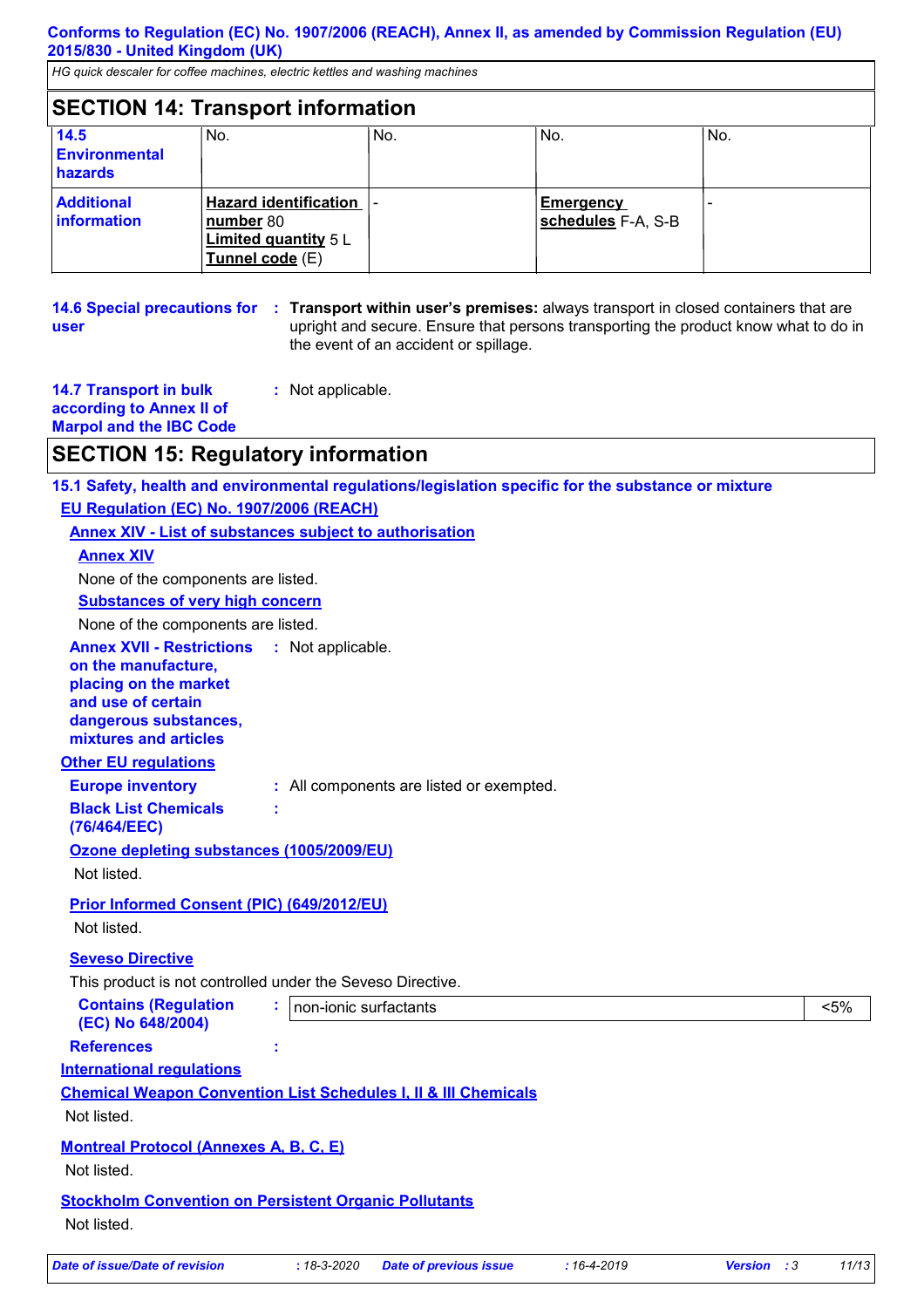*HG quick descaler for coffee machines, electric kettles and washing machines*

## **SECTION 15: Regulatory information**

|                            | <b>Rotterdam Convention on Prior Informed Consent (PIC)</b>                                  |
|----------------------------|----------------------------------------------------------------------------------------------|
| Not listed.                |                                                                                              |
|                            | <b>UNECE Aarhus Protocol on POPs and Heavy Metals</b>                                        |
| Not listed.                |                                                                                              |
| <b>International lists</b> |                                                                                              |
| <b>National inventory</b>  |                                                                                              |
| <b>Australia</b>           | : Not determined.                                                                            |
| <b>Canada</b>              | : At least one component is not listed in DSL but all such components are listed in<br>NDSL. |
| <b>China</b>               | : All components are listed or exempted.                                                     |
| <b>Turkey</b>              | : Not determined.                                                                            |
| <b>United States</b>       | : All components are listed or exempted.                                                     |
| <b>Taiwan</b>              | : Not determined.                                                                            |
| <b>Philippines</b>         | : Not determined.                                                                            |
| <b>New Zealand</b>         | : Not determined.                                                                            |

**Japan : Japan inventory (ENCS)**: Not determined. **Japan inventory (ISHL)**: Not determined. **Republic of Korea :** Not determined. **Malaysia :** Not determined.

**15.2 Chemical safety assessment** This product contains substances for which Chemical Safety Assessments are still **:** required.

## **SECTION 16: Other information**

 $\nabla$  Indicates information that has changed from previously issued version.

| <b>Abbreviations and</b> | $:$ ATE = Acute Toxicity Estimate                                             |
|--------------------------|-------------------------------------------------------------------------------|
| acronyms                 | CLP = Classification, Labelling and Packaging Regulation [Regulation (EC) No. |
|                          | 1272/2008]                                                                    |
|                          | DMEL = Derived Minimal Effect Level                                           |
|                          | DNEL = Derived No Effect Level                                                |
|                          | EUH statement = CLP-specific Hazard statement                                 |
|                          | PBT = Persistent, Bioaccumulative and Toxic                                   |
|                          | <b>PNEC = Predicted No Effect Concentration</b>                               |
|                          | <b>RRN = REACH Registration Number</b>                                        |
|                          | vPvB = Very Persistent and Very Bioaccumulative                               |

#### **Procedure used to derive the classification according to Regulation (EC) No. 1272/2008 [CLP/GHS]**

| <b>Classification</b> | <b>Justification</b> |  |
|-----------------------|----------------------|--|
| Skin Corr. 1, H314    | Expert judgment_     |  |
| Eye Dam. 1, H318      | Expert judgment      |  |

#### **Full text of abbreviated H statements**

| Date of issue/Date of revision                                      | $:18 - 3 - 2020$  | <b>Date of previous issue</b> | $:16 - 4 - 2019$                                                                                                                            | <b>Version</b> :3 | 12/13 |  |
|---------------------------------------------------------------------|-------------------|-------------------------------|---------------------------------------------------------------------------------------------------------------------------------------------|-------------------|-------|--|
| <b>Version</b>                                                      | $\therefore$ 3    |                               |                                                                                                                                             |                   |       |  |
| Date of previous issue                                              | $: 16-4-2019$     |                               |                                                                                                                                             |                   |       |  |
| Date of issue/ Date of<br>revision                                  | $: 18 - 3 - 2020$ |                               |                                                                                                                                             |                   |       |  |
| <b>Date of printing</b>                                             | $: 19 - 3 - 2020$ |                               |                                                                                                                                             |                   |       |  |
| Acute Tox. 4, H332<br>Eye Dam. 1, H318<br><b>Skin Corr. 1, H314</b> |                   |                               | <b>ACUTE TOXICITY (inhalation) - Category 4</b><br>SERIOUS EYE DAMAGE/EYE IRRITATION - Category 1<br>SKIN CORROSION/IRRITATION - Category 1 |                   |       |  |
| <b>Full text of classifications [CLP/GHS]</b>                       |                   |                               |                                                                                                                                             |                   |       |  |
| H314<br>H318<br>H332                                                |                   | Harmful if inhaled.           | Causes severe skin burns and eye damage.<br>Causes serious eye damage.                                                                      |                   |       |  |